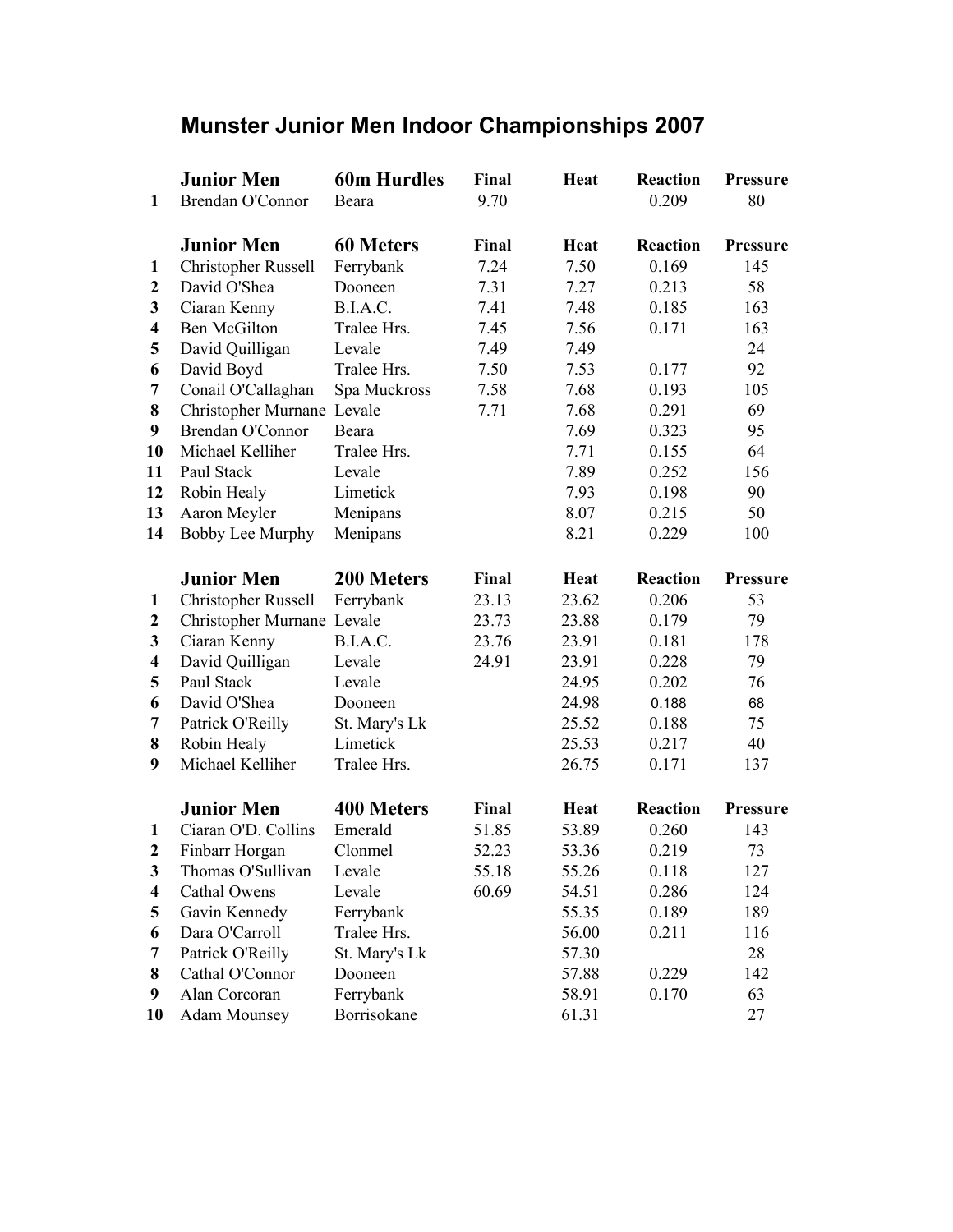| $\mathbf{1}$<br>2<br>$\overline{\mathbf{3}}$ | <b>Junior Men</b><br>Graham O'Riordan<br>Niall Fitzgerald<br>James Connolly | 800 Meters<br>Ballincollig<br>Ind.<br>F/McSweeney | 2.18.17<br>2.24.49<br>2.26.85 |
|----------------------------------------------|-----------------------------------------------------------------------------|---------------------------------------------------|-------------------------------|
|                                              | <b>Junior Men</b>                                                           | 1500 Meters                                       |                               |
| 1<br>2                                       | <b>Junior Men</b><br>Pakie Enright<br>Ciaran Ryan                           | 3000 Meters<br>Sports World<br>Emerald            |                               |
| 1<br>$\overline{2}$                          | <b>Junior Men</b><br>Niall Prendeville<br>Sean McMullin                     | 5000m Walk<br>Farranfore My<br>Mullingar Hrs      | 26.13.86<br>27.38.56          |
| 1<br>$\mathbf{2}$                            | <b>Junior Men</b><br><b>Bobby Murphy</b><br>Aran Meyler                     | <b>High Jump</b><br>Menipans<br>Menipans          | 1.45<br>1.35                  |
| 1<br>$\mathbf{2}$                            | <b>Junior Men</b><br>Thomas Houlihan<br>Ray Kelly                           | <b>Pole Vault</b><br>W/Waterford<br>Youghal       | 3.40<br>2.00                  |
|                                              | <b>Junior Men</b>                                                           | <b>Long Jump</b>                                  |                               |
| 1                                            | Niall Counihan                                                              | Dooneen                                           | 6.41<br>6.25                  |
| $\mathbf 2$<br>3                             | David Quilligan<br>Gavin Kennedy                                            | Levale<br>Ferrybank                               | 6.15                          |
| 4                                            | <b>Brendan O'Connor</b>                                                     | Beara                                             | 5.94                          |
| 5                                            | Bobby Lee Murphy                                                            | Menipans                                          | 4.71                          |
| 6                                            | Aaron Meyler                                                                | Menipans                                          | 4.40                          |
|                                              | Junior Men                                                                  | <b>Triple Jump</b>                                |                               |
| 1                                            | Niall Counihan                                                              | Dooneen                                           | 13.37CBP                      |
|                                              | <b>Junior Men</b>                                                           | <b>Shot</b>                                       |                               |
| 1                                            | Daniel Clifford                                                             | Farranfore Mv                                     | 13.15                         |
| $\mathbf{2}$<br>$\mathbf{3}$                 | Michael Whelan<br>Shane Kennedy                                             | Lios Tuathail<br>Ferrybank                        | 12.37<br>10.62                |
|                                              |                                                                             |                                                   |                               |
|                                              |                                                                             |                                                   |                               |

| <b>Junior Men</b> | 56 lbs Dist   |         |
|-------------------|---------------|---------|
| Michael Whelan    | Lios Tuathail | 6.95CBP |